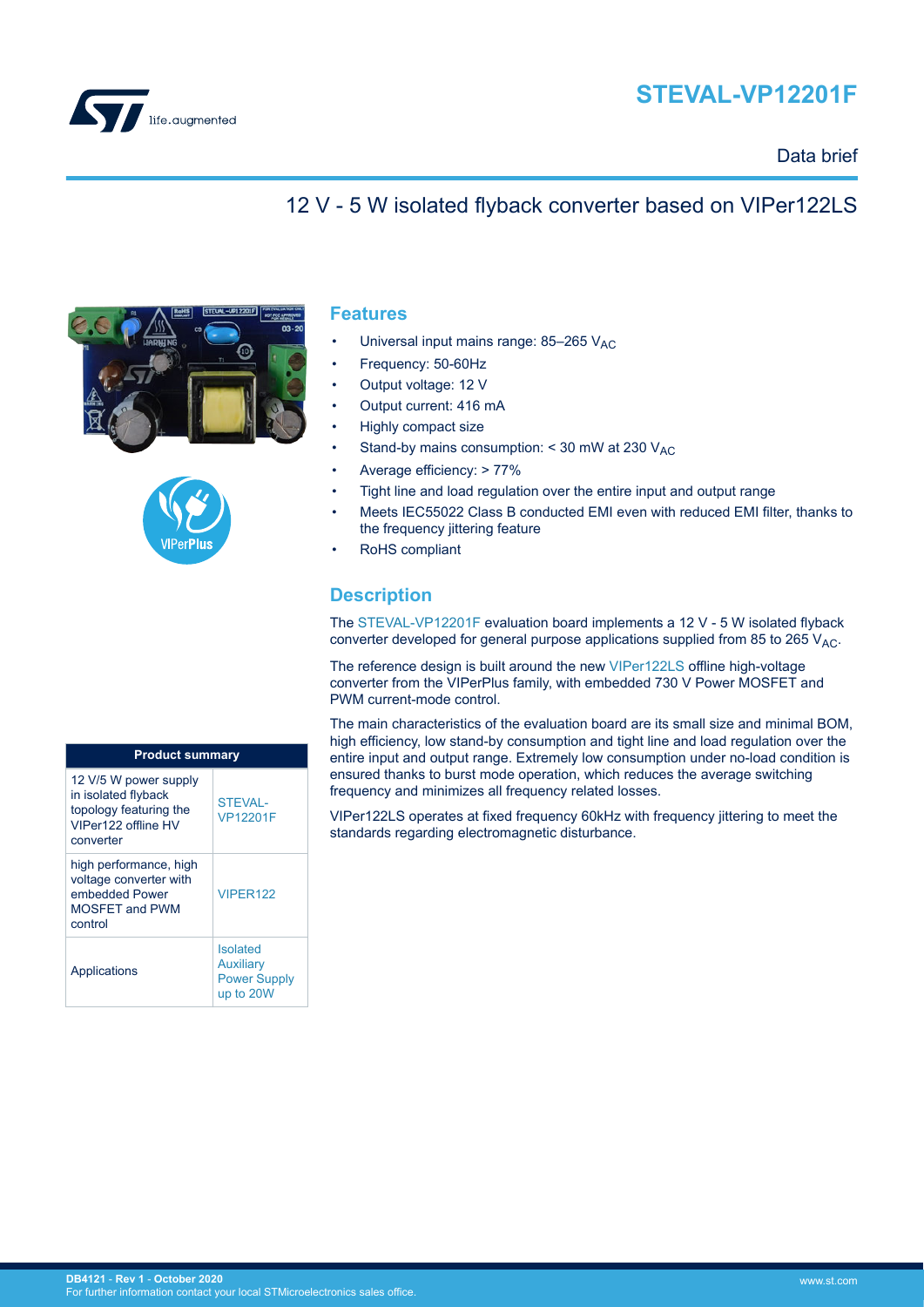# **1 Standby consumption and efficiency**

ST



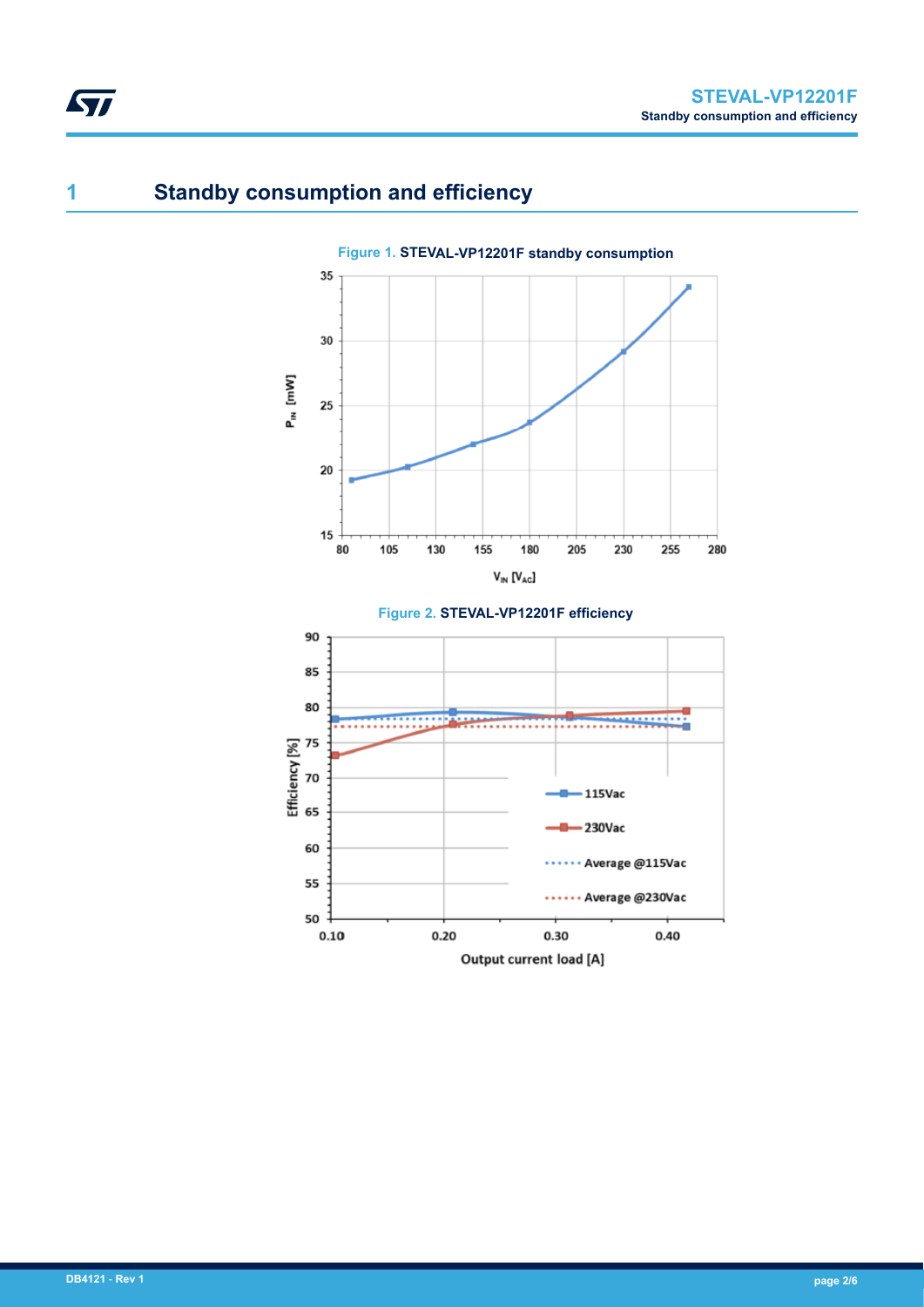### **2 Noise measurements**

The [VIPer122](https://www.st.com/en/product/viper122?ecmp=tt9470_gl_link_feb2019&rt=db&id=DB4121) frequency jittering feature allows the spectrum to be spread over frequency bands rather than being concentrated on single frequency value. Especially when measuring conducted emission with the average detection method, the level reduction can be several dBµV.

A pre-compliance test for the EN55022 (Class B) European normative was performed and the average measurements of the conducted noise emissions at full load and nominal mains voltages are shown in the following figures.

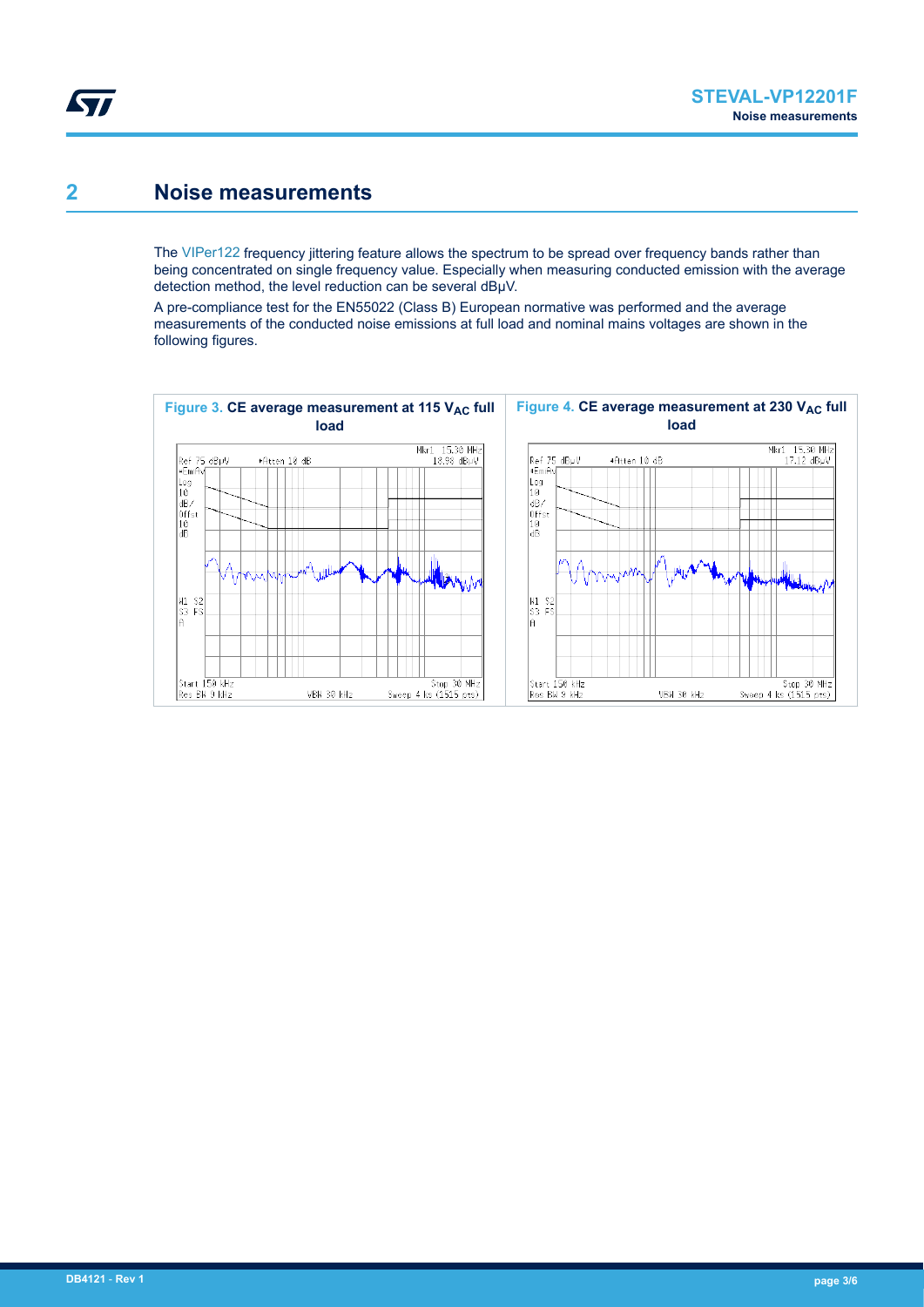## **3 Schematic diagrams**

 $\overline{\mathbf{A}}$ 





**DB4121** - **Rev 1**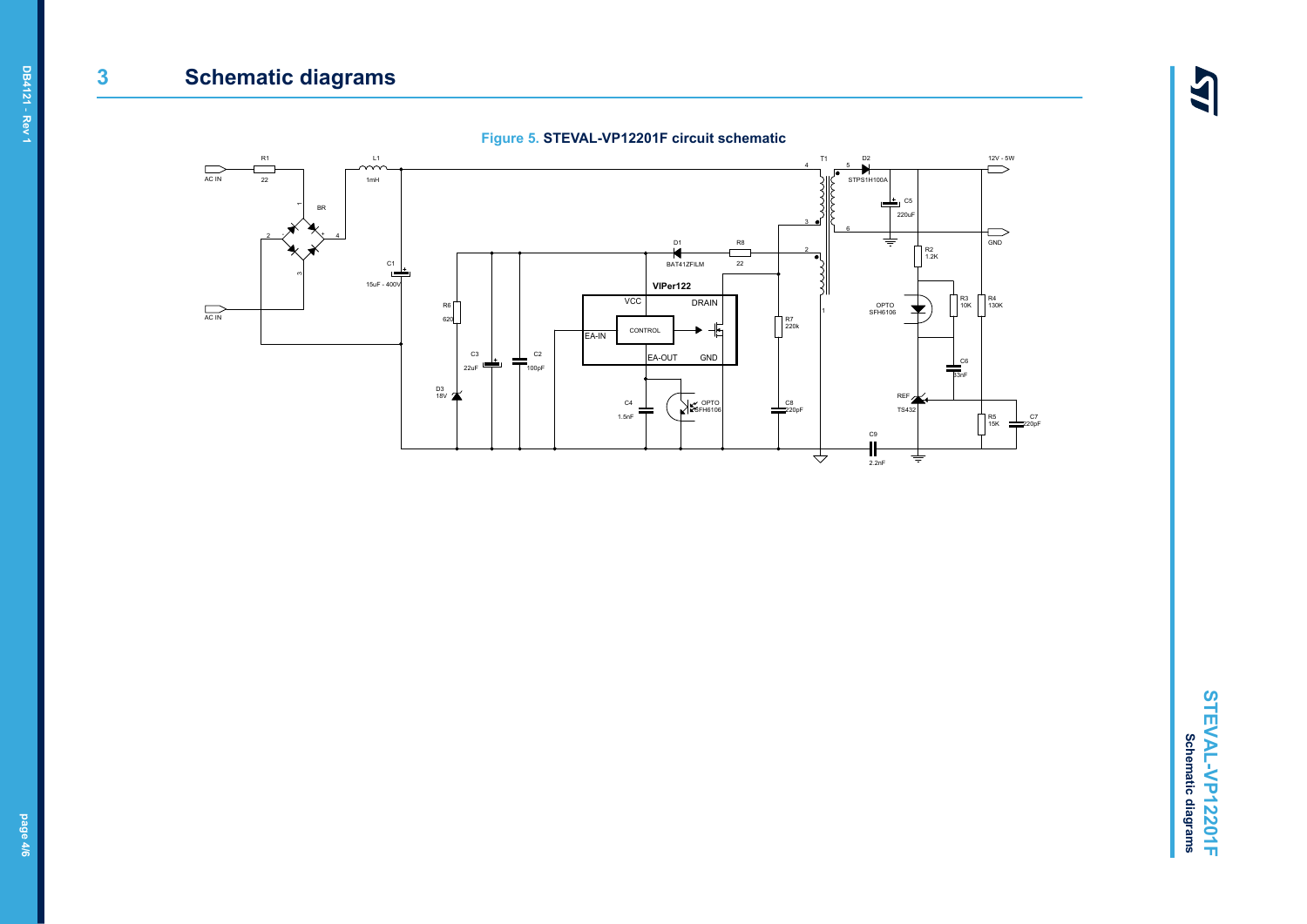## **Revision history**

#### **Table 1. Document revision history**

| Date <sup>1</sup> | Version | <b>Changes</b>   |
|-------------------|---------|------------------|
| 23-Oct-2020       |         | Initial release. |